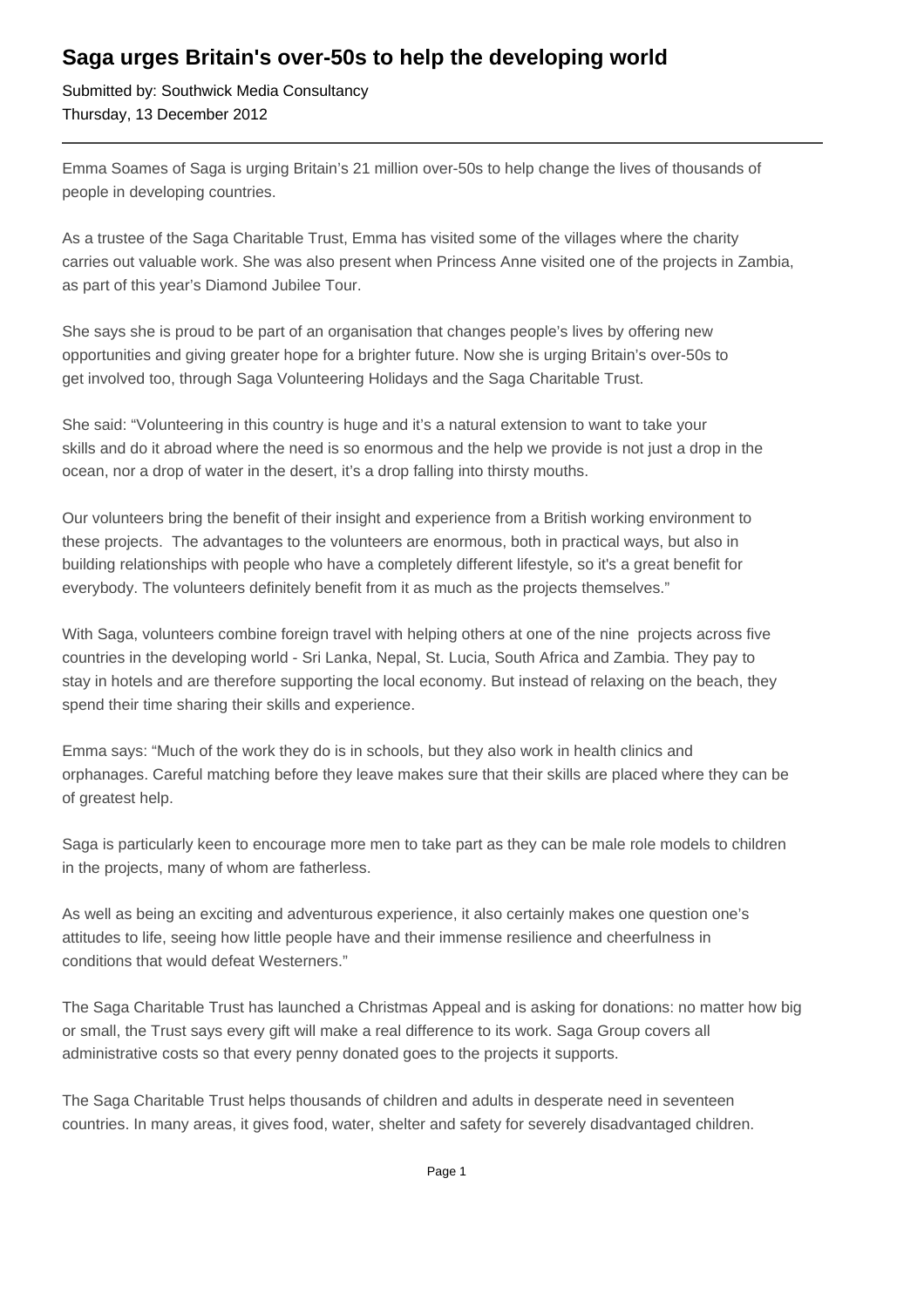It provides education, skills and healthcare facilities. However, it does not simply donate money. The Trust invests in sustainable projects that will empower and support local people. It also develops opportunities for communities to benefit from tourism.

The Princess Royal visited one such community in Zambia this year as part of the Diamond Jubilee celebrations. In Mukuni Village, the Saga Charitable Trust, with the Butterfly Tree project, has funded a health centre and maternity clinic, helped develop the local school and donated funds to build a bore hole which will provide clean safe drinking water.

Volunteering abroad can be a life-enhancing experience – for you, as well as for the people you help.

You can donate through JustGiving: http://www.justgiving.com/SCTChristmasAppeal2012

For more information on Saga Volunteering Holidays: http://travel.saga.co.uk/holidays/partner-discounts/saga-volunteer-travel.aspx

## **NOTES**

Emma Soames is available for interview on Tuesday 18th December, to talk about the work of the Saga Charitable Trust, including the visit to Mukuni village in Zambia, which the Princess Royal visited as part of the Diamond Jubilee celebrations.

Emma, granddaughter of Winston Churchill, is a Trustee of the Saga Charitable Trust, and Editor-at-large of Saga Magazine.

See her blog here...

http://www.saga.co.uk/saga-charitable-foundation/fundraising-fortnight/emma-soames-zambia-blogs/emma-soames-zambia-b

Also available for interview on 18th December is Lesley Piper, from Newark, who trained as a nursery school teacher, but who spent much of her working life as a branch manager for a Building Society. She has volunteered at Naxal Orphanage in Kathmandu, Nepal, where she ran an arts and crafts group for children aged from 18 months to 17 years. Lesley is married with three children and 5 grandchildren and officially retired twice. She still works in order to fund her annual trips with Saga Volunteer Travel when she again uses the skills she originally learnt during her nursery school training. She has worked at an HIV Aids Centre in a township in Port Elizabeth, South Africa and at a primary school in St Lucia where she ran remedial classes. In 2013 she is going on a volunteering holiday in Sri Lanka.

VIDEO CLIPS of Emma Soames, interviewed by Karen Bowerman, are available for use. The full interview is on Saga's YouTube Channel as well as an interview with a Saga volunteer, June Snowden, which is also available for broadcast. June lives in East Anglia and has now made six visits to the Dunnottar School in St Lucia which educates children and young people with development disabilities. On her visits she helps the principal by keeping the school accounts up to date, works on other projects in the office and assists the teachers. She also fundraises for the school. She recently undertook a sponsored swim which